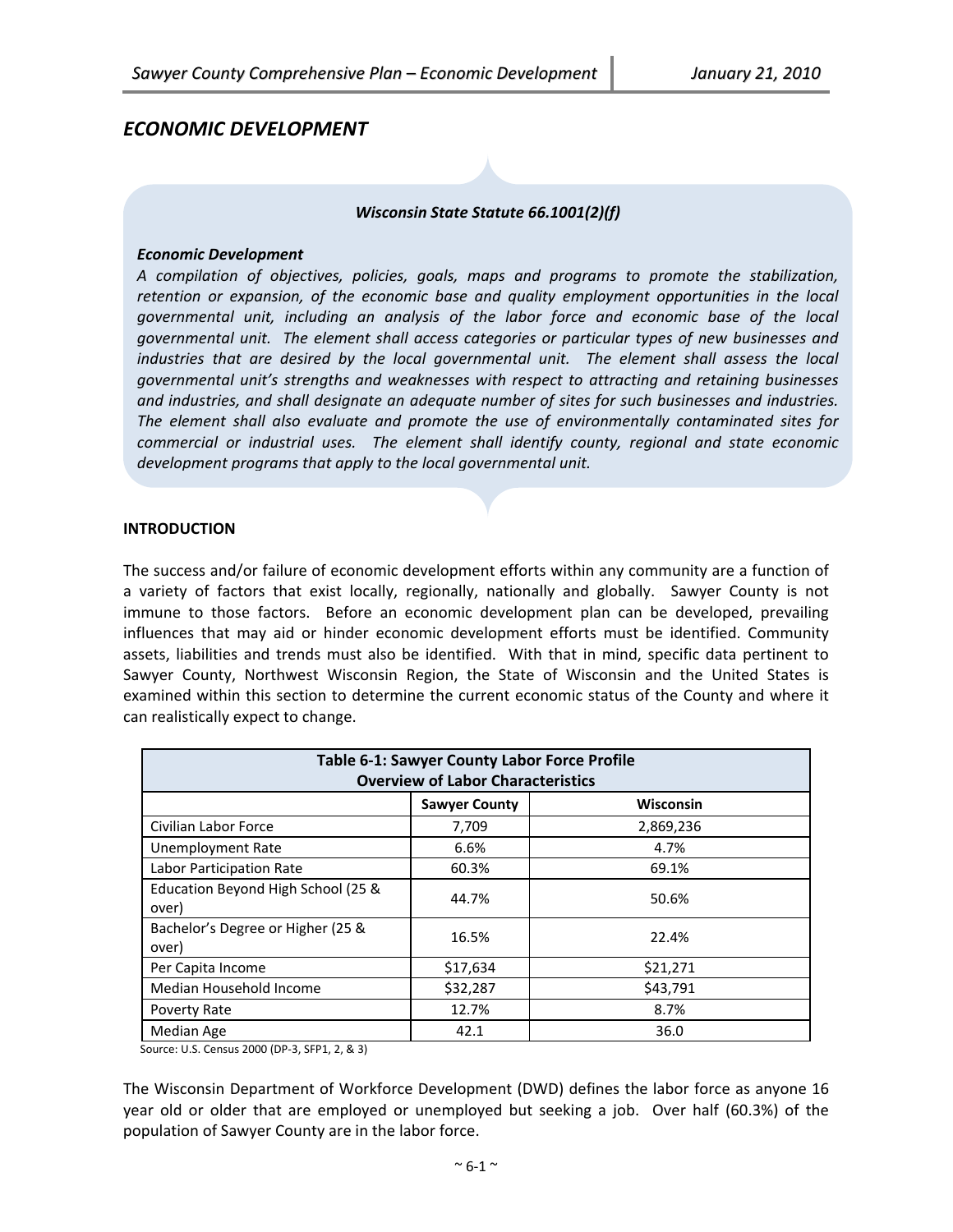## **Sawyer County Labor Force Employment Status**

The DWD is responsible for collecting labor statistics at the county, metropolitan statistical area and large city levels. DWD does not compile figures for communities with populations less than 25,000.

The information summarized in the following table shows that the size of the labor force in Sawyer County has expanded from the 1990 to the 2000 U.S. Census with a gain of 1,788 jobs, which represents a 23.2 percent in the county's labor force for that period.

From 1996 to 2008 unemployment rates within Sawyer County ranged from a low of 5.2 percent to a high of 7.0 percent. Sawyer County's average unemployment rate during the same period exceeded the unemployment rate for the ten county northwest region of the state. According to the Wisconsin of Workforce Development the historic unemployment rate for Sawyer County (6.0%) exceeds the statewide average (4.8%) by 25 percent. The September 2009 unemployment rate for Sawyer County was 7.1 percent and the statewide average was 8.3 percent while the national average was at 9.8 percent. There may be several reasons for Sawyer County's unemployment rate being less than the national, statewide and the northwest region of Wisconsin averages during 2009. One reason is attributable to effective economic development efforts by agencies like Sawyer County Development Corporation to recruit high-quality employers, such as Great Lakes Renewable Energy, Northern Bridges and Cemstone Corporation. Another reason is the success in retaining existing employers such as U‐Roast‐Em, Inc. Sawyer County has recovered from recessions somewhat more quickly than many other counties in Wisconsin. However, according to the non-partisan Consensus Economic Forecasting Commission the economic recession will continue into 2011. Therefore, it's unlikely that Sawyer County's better than expected performance in terms of unemployment is attributable to a leading edge recovery from the recession. Table 6‐2 below reflects the unemployment for the county since 1996.

| Table 6-2: Sawyer County Unemployment Rates<br><b>Overview of Labor Characteristics</b> |                      |                            |                  |
|-----------------------------------------------------------------------------------------|----------------------|----------------------------|------------------|
| Year                                                                                    | <b>Sawyer County</b> | <b>NW Wisconsin Region</b> | <b>Wisconsin</b> |
| 1996                                                                                    | 6.6%                 | 5.9%                       | 3.5%             |
| 1997                                                                                    | 6.8%                 | 6.1%                       | 3.7%             |
| 1998                                                                                    | 6.2%                 | 5.8%                       | 3.7%             |
| 1999                                                                                    | 5.2%                 | 5.1%                       | 3.0%             |
| 2000                                                                                    | 6.6%                 | 4.9%                       | 3.0%             |
| 2001                                                                                    | 5.6%                 | 6.3%                       | 4.4%             |
| 2002                                                                                    | 6.2%                 | 6.7%                       | 5.3%             |
| 2003                                                                                    | 7.0%                 | 6.3%                       | 4.9%             |
| 2004                                                                                    | 6.1%                 | 5.8%                       | 4.2%             |
| 2005                                                                                    | 6.0%                 | 5.6%                       | 4.8%             |
| 2006                                                                                    | 6.2%                 | 5.7%                       | 4.8%             |
| 2007                                                                                    | 6.4%                 | 7.7%                       | 4.7%             |
| 2008                                                                                    | 6.7%                 | 7.7%                       | 4.7%             |

Source: Wisconsin Department of Workforce Development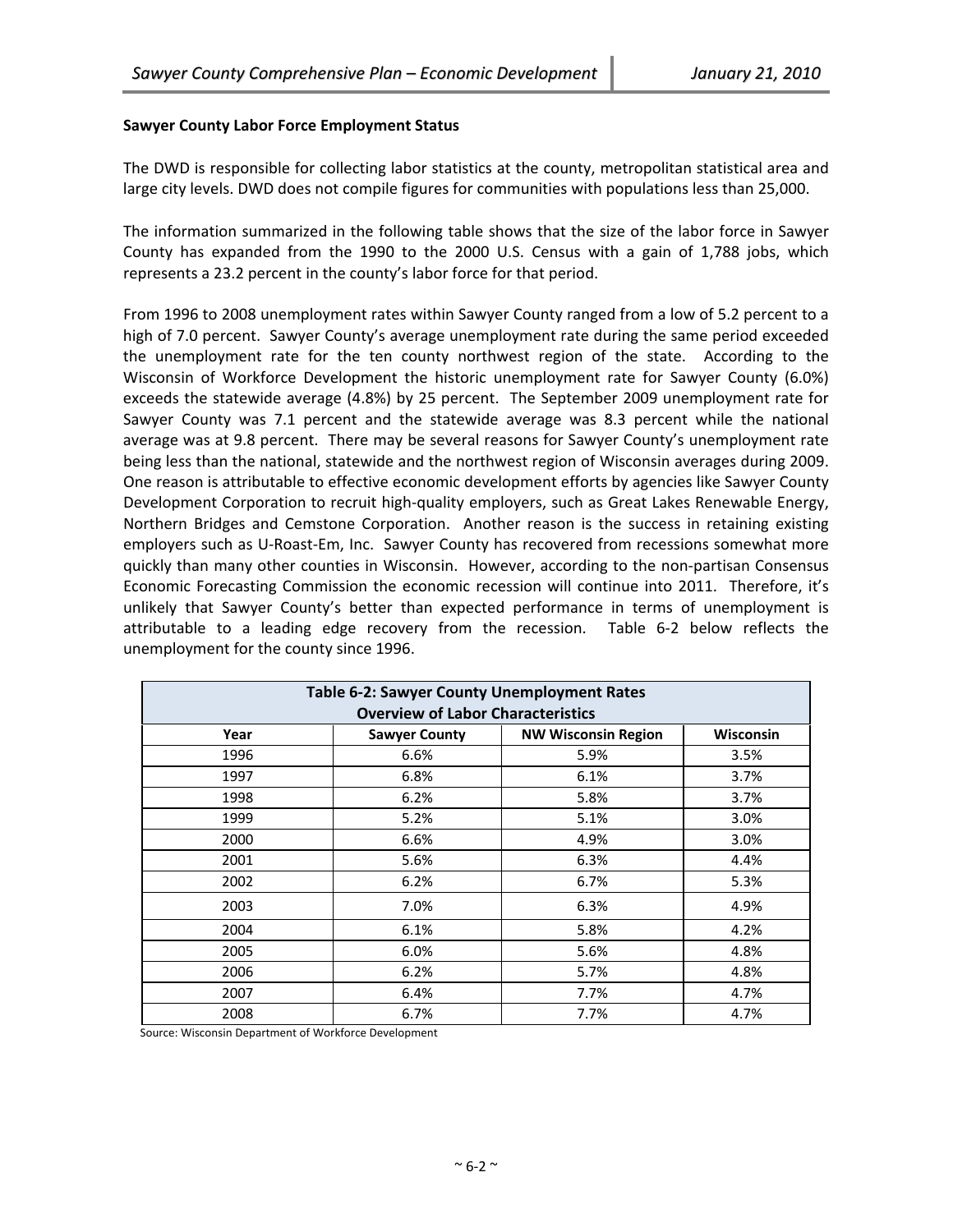## **Current Population**

According to statistics from the 2000 U.S. Census, the total population of Sawyer County is 16,196. Included within the total population of Sawyer County are approximately 2,559 tribal members who live upon the LCO reservation. Tribal members comprise approximately 15 percent of Sawyer County's population.

While the U.S. Census is generally accepted to provide a reasonable estimate of racial and ethnic distribution, the LCO Tribe has maintained that the U.S. Census does not accurately reflect tribal populations within Sawyer County.

## **Future Population and Labor Supply**

According to the data the overwhelming trend in the county is towards an aging population that will soon outnumber the younger population. This trend may indicate a future shift in the types and quantity of services that will be demanded as the population ages. This shift in demographics presents challenges as well as opportunities for economic development.

Two examples, which provide future challenges and opportunities, are:

- The potential for labor shortages due to retirements and lack of replacement workers, especially in occupations that require primarily younger employees.
- The aging population will demand changes in the types of services and products.

Sawyer County's aging population trend can provide unanticipated economic development opportunities for the county. These trends have already begun to positively impact economic development within Sawyer County. In response to the county's aging population, the retail merchandiser and heath care provider Walgreen's opened a facility in Sawyer County in 2008. Marshfield Clinic will open a branch clinic in Hayward in 2010 and Hayward Memorial Hospital broke ground on a new Assisted Living Facility in 2009. Northern Bridges with its nearly 40 jobs located its corporate headquarters and a satellite facility in Sawyer County in 2009, which will provide health care management services to senior citizens and disabled individuals. These new medical field businesses will help to address the needs of residents that live throughout the County and offer employment opportunities.

## **Sawyer County Median Household Income: Changes in the Future?**

The median household income (MHI) for Sawyer County for a family of four is more than the poverty line, but less than 85 percent of the State median household income. The growth in Sawyer County's Median Household Income is detailed in Table 6‐3.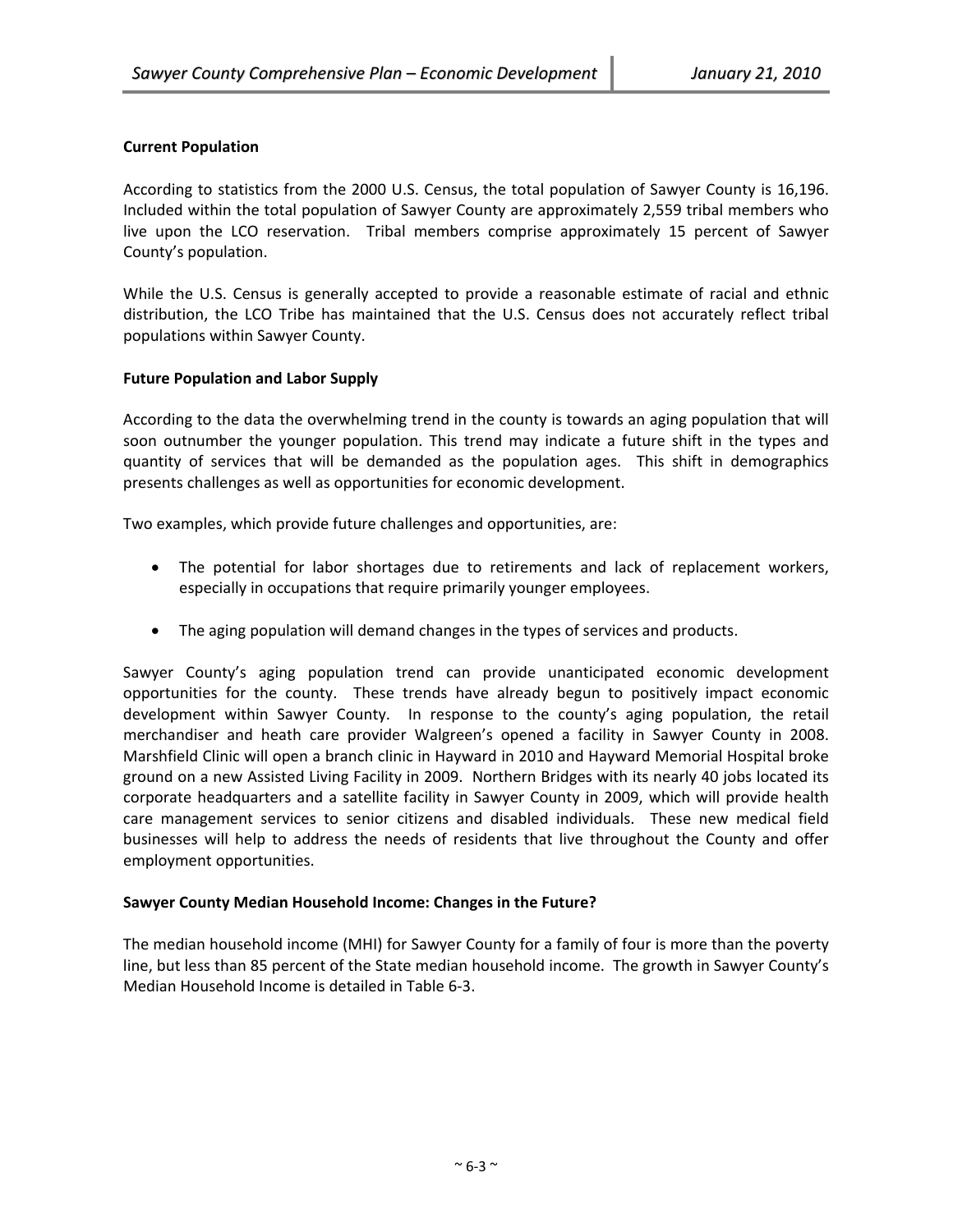| Table 6-3: Sawyer County Median Household Income |          |          |          |          |          |
|--------------------------------------------------|----------|----------|----------|----------|----------|
|                                                  | 1990     | % Change | 2000     | % Change | 2007     |
| Sawyer County                                    | \$18.094 | 178.44%  | \$32.287 | 13.4%    | \$37,291 |
| State of Wisconsin                               | \$29,442 | 149.35%  | \$43,971 | 13.1%    | \$50,578 |

Source: Wisconsin Department of Workforce Development

A 2007 survey of people who owned second homes in Sawyer County revealed that the MHI might be about to shift upward. The survey, conducted by UW‐River Falls and Sawyer County Development Corporation, indicated that Sawyer County's second homeowners are very well educated and earn relatively high incomes (\$100,000+/year) when compared with current year-round county residents. Second homeowners spend approximately \$17,500 per year for purchases in Sawyer County, resulting in a total estimated impact on the county economy of \$29.8 - \$32.5 million per year. It remains to be seen if the spending habits for the second homeowners change if they become year round residents. Of particular importance to economic development planning is that nearly 30 percent of the respondents indicated that they planned to move to Sawyer County. If second homeowners move to Sawyer County, it is anticipated that the influx of additional well-educated, relatively affluent year‐round residents will have a significant, positive impact on economic development. These new residents are expected to become active in the county, bringing with them their education, higher incomes, expertise and varied life experiences in areas including planning, politics, development and business.

\*The survey was sent to 1,265 seasonal households who owned a second home in Sawyer County. 631 people, about 50 percent *(a significant percentage) responded to the survey.* 

| <b>Table 6-4: Sawyer County Economic Base</b>                      |             |            |  |
|--------------------------------------------------------------------|-------------|------------|--|
| <b>Employed Residents by Industry Sector (16 years and over)</b>   |             |            |  |
|                                                                    | Census 2000 | Percentage |  |
| All Industries                                                     | 7,199       | 100        |  |
| Agriculture, forestry, fishing & hunting,<br>and mining            | 287         | 4.0        |  |
| Construction                                                       | 729         | 10.1       |  |
| Manufacturing                                                      | 847         | 11.8       |  |
| <b>Wholesale Trade</b>                                             | 127         | 1.8        |  |
| <b>Retail Trade</b>                                                | 938         | 13.0       |  |
| Transportation & Warehousing, and<br><b>Utilities</b>              | 270         | 3.8        |  |
| Information                                                        | 90          | 1.3        |  |
| Finance, insurance, real estate, rental<br>and leasing             | 323         | 4.5        |  |
| Professional, scientific, management,<br>admin., and waste mgmt.   | 393         | 5.5        |  |
| Educational, health, and social services                           | 1,245       | 17.3       |  |
| Arts, entertainment, recreation,<br>accommodation and food service | 1,209       | 16.8       |  |
| Other Services (except public<br>administration)                   | 338         | 4.7        |  |
| <b>Public administration</b>                                       | 403         | 5.6        |  |

Source: <sup>2000</sup> U.S. Census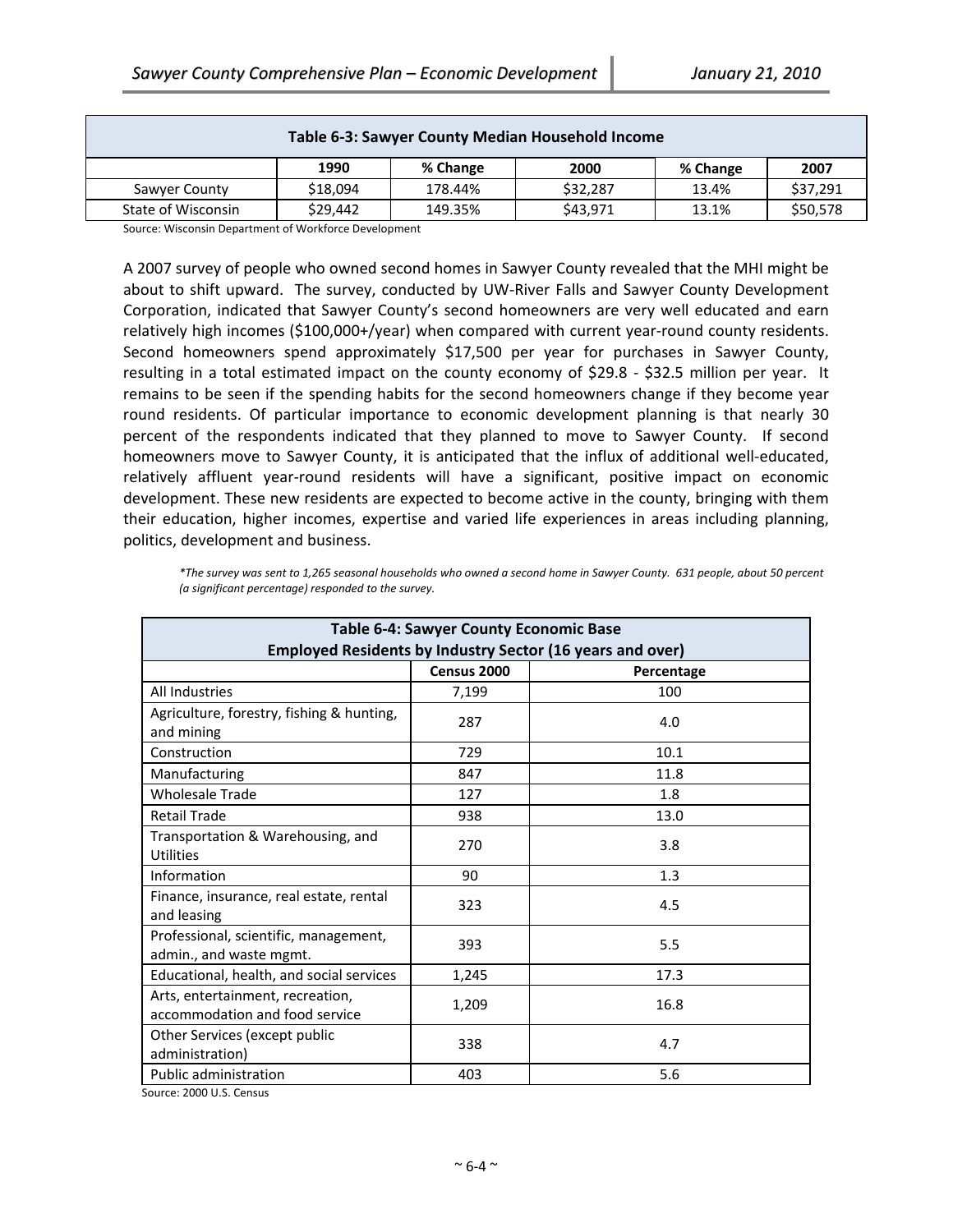Table 6‐4 reflects the number of residents within Sawyer County by industry sector. A total of 7,199 residents were employed according to the 2000 U.S. Census. "Education, Health and Social Services" represent the largest sector of employment followed closely by the "Arts, entertainment, recreation accommodation and food service" category.

Forestry related occupations are imbedded throughout the economy of Sawyer County as evidenced by Table 6.5 showing Louisiana Pacific, Trussworks, and Arclin as three of the ten largest employers in Sawyer County as evidenced in Table 6‐5.

| Table 6-5: Sawyer County's Largest Employers |                |                                  |  |
|----------------------------------------------|----------------|----------------------------------|--|
| <b>Employer</b>                              | # of Employees | <b>Industry Type</b>             |  |
| Lac Courte Oreilles Casino                   | $350+$         | <b>Gaming &amp; Gambling</b>     |  |
| <b>LCO Tribal Government</b>                 | $300 - 350$    | <b>Tribal Government</b>         |  |
| Sawyer County Government                     | 251 - 299      | <b>General Government</b>        |  |
| <b>Hayward Public Schools</b>                | $200 - 250$    | Education                        |  |
| Hayward Memorial Hospital                    | $200 - 250$    | <b>Health Care Services</b>      |  |
| Louisiana Pacific                            | 150 - 199      | Lumber Products                  |  |
| MarketPlace Foods - Hayward                  | $100 - 149$    | <b>Grocery Store</b>             |  |
| <b>Trussworks</b>                            | $50 - 75$      | Roof/Floor Trusses               |  |
| Valley Health Care Center                    | $50 - 75$      | <b>Health/Nursing Care</b>       |  |
| <b>Arclin Corporation</b>                    | $50 - 75$      | Paper Treatment                  |  |
| Wal-Mart                                     | 200-249        | <b>Discount Department Store</b> |  |

Source: Wisconsin Department of Workforce Development

All of the above listed employers have operated within Sawyer County since 1990 with the exception of Northern Bridges, which headquartered in Sawyer County in 2008 and Wal‐Mart.

## **Sawyer County's Current Industry Group Employment**

According to the Wisconsin Department of Workforce Development's 2004 Sawyer County Workforce Profile, roughly 50 percent of all county manufacturing jobs are in the wood products sub‐ sector. Great Lakes Renewable Energy, Inc. opened a new wood fuel pellet manufacturing plant in 2008 adding to the percentage of jobs in the manufacturing and agriculture subsectors. The plant employs 21 full-time employees year-round and supports 12 year-round, full-time foresters. Others such as Louisiana‐Pacific, Johnson Timber and Midwest Forest Products also contribute significantly to the overall wood products sector.

## **Jobs – Sawyer County Employer Categories**

The jobs within Sawyer County are derived within the following categories: Private wage or salary jobs account for 73 percent of all employment positions in the county. Government is responsible for 16 percent of all jobs in the county and Self‐employed individuals who have not incorporated their businesses account for 11 percent of the county's jobs**.** *http://www.city‐ data.com/county/Sawyer\_County‐WI.html#ixzz0WLjIqoFJ*

## **Travel to Employment**

Sawyer County residents have an average travel time to their places of employment of 18 minutes (Table 6‐6). Most Sawyer County employees travel to the Town of Hayward or the City of Hayward for employment.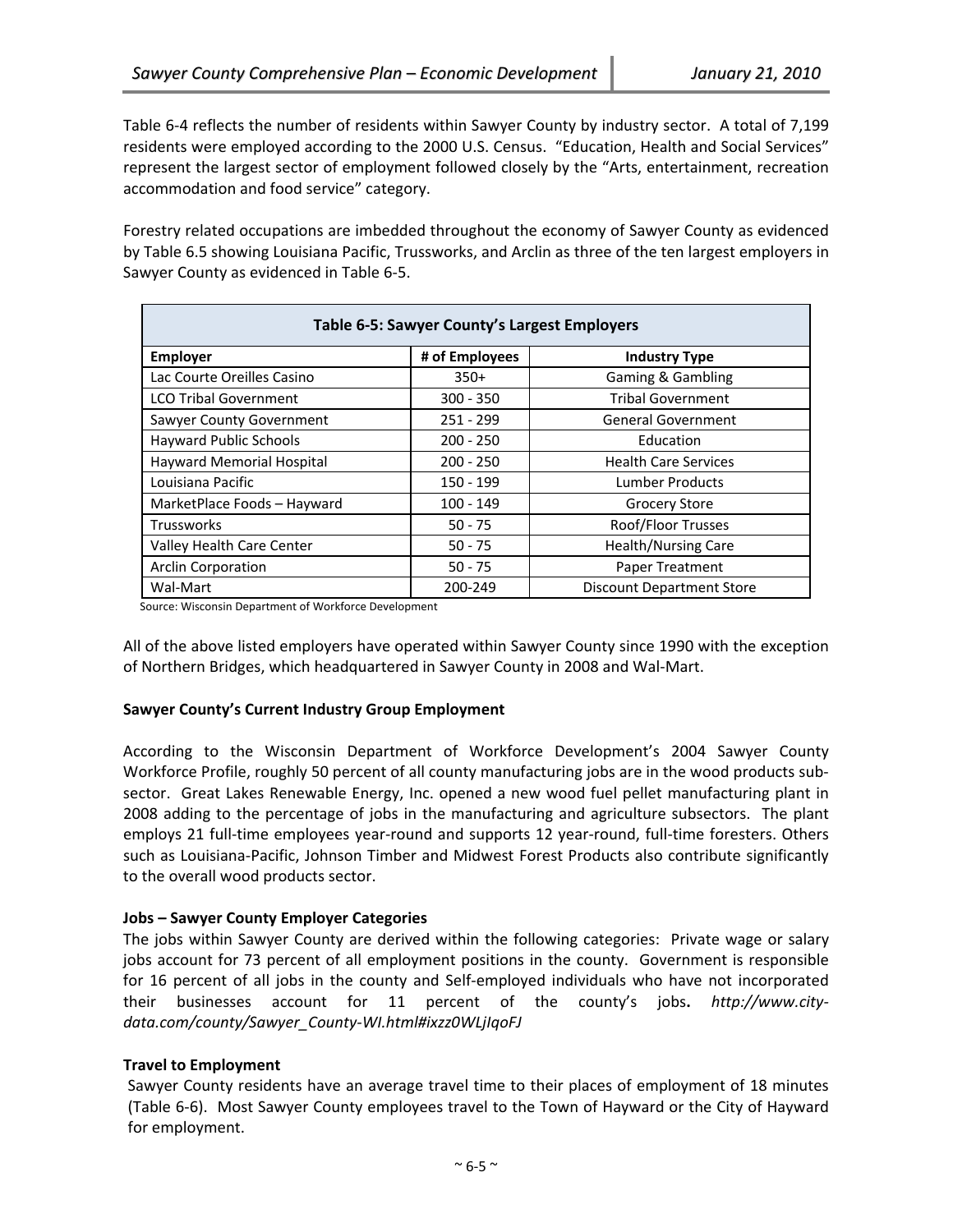| Table 6-6: Commuting to Work in Sawyer County |              |       |  |
|-----------------------------------------------|--------------|-------|--|
| Workers 16 years and over                     | 6,979        | 100.0 |  |
| Car, truck, or van -- drove alone             | 5,143        | 73.7  |  |
| Car, truck, or van - carpooled                | 843          | 12.1  |  |
| Public transportation (including<br>taxicab)  | 37           | 0.5   |  |
| Walked                                        | 431          | 6.2   |  |
| Other means                                   | 96           | 1.4   |  |
| Worked at home                                | 429          | 6.1   |  |
| Mean travel time to work                      | 18.4 minutes |       |  |

Source: Wisconsin Department of Workforce Development <sup>2008</sup>

Sawyer County employers attract 1,230 people from other counties for employment of which 86 percent travel to the town or city of Hayward for employment. Conversely, 1,130 Sawyer County residents travel out of the county for employment. That means one in six people who live within Sawyer County travel out of the county to their places of employment. Nearly one‐third travel to Washburn County and another third travel to Barron and Rusk counties. The most popular destinations for employment of Sawyer County residents who commute for employment are (in order) Rice Lake, Birchwood and Ladysmith. Sawyer County residents who travel out of county for employment are included in labor force estimates for Sawyer County.

## **TOURISM: THE BACKBONE OF SAWYER COUNTY EMPLOYMENT**

Tourism and lodging in Sawyer County has had a significant economic impact and is responsible for much of the growth within Sawyer County. The impact that tourism and lodging has on future economic development is often overlooked. The owners of second homes within Sawyer County became interested in the area when they vacationed at a local family operated resort. Sawyer County Development Corporation's second homeowner survey documented the economic impact that they have had, and will continue to have, within Sawyer County as summarized in the Median Household Income section.

The lodging industry is not without challenges. Rising property taxes and increased expenses have taken a toll on many of the resorts. Many of the resorts have opted to sell their rental cottages that were once rented on a weekly basis throughout the summer to new guests each week. Faced with the financial challenges many resort owners determined that the parts of the resorts were more valuable when sold off piece-by-piece than the resort as a whole. The cottages that were sold off from the resorts of yesteryear are now owned by people who use them just a few weeks each summer. The economic impact of the lost weekly turn-over from the large number of resorts "goingcondo" has been felt in many restaurants, gas stations, bait and tackle shops, taverns, and other tourist‐related businesses.

Since the early 1990's there has been a growing trend toward shorter stays of duration for visiting tourists. While the shorter stays have proven to be a challenge to the traditional resorts which feature weekly cabin rentals, the change has provided opportunities for hoteliers. In response to the decrease in the length of tourist stays, hotels have been built in Sawyer County, such as: the Country Inn and Suites, the Flat Creek Eatery and Suites, Comfort Inn, AmericInn, Lac Courte Hotel, just to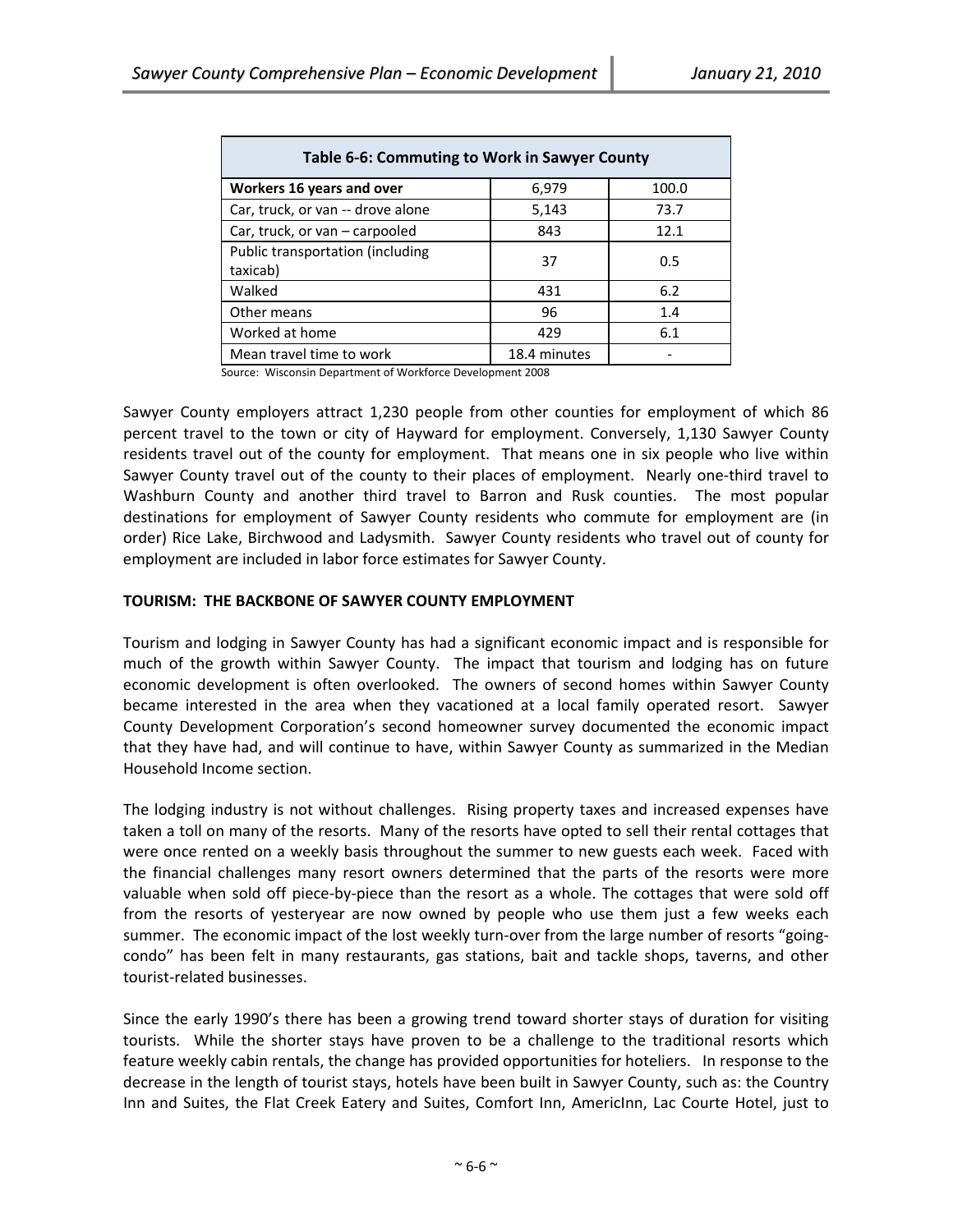| Table 6-7: Tourism Expenditures in Sawyer County |             |  |
|--------------------------------------------------|-------------|--|
| 1996                                             | 72,301,000  |  |
| 2000                                             | 134,654,292 |  |
| 2004                                             | 133,241,796 |  |
| 2006                                             | 147,007,537 |  |
| 2007                                             | 143,356,546 |  |
| 2008                                             | 143,780,000 |  |

name a few. The hotels are primarily centered in the town and city of Hayward and businesses within Hayward have benefited from this shift in tourist visitation duration.

Source: Wisconsin Department of Tourism

Tourism accounted for 3,370 full‐time employment (FTE's) positions within Sawyer County in 2007. In 2006 tourism accounted for 3,456 FTE's. Tourism added \$6,783,000 in taxes collected in 2007. *www.industry.travelwisconsin.com*

### **ECONOMIC AND EMPLOYMENT TRENDS**

Due to uncertain fuel prices and efforts to develop alternative fuel sources Sawyer County is well positioned to capitalize on the quest to develop alternative fuel sources that are reliable and efficient. The recent ground‐breaking within the Town of Hayward for the Great Lakes Renewable Energy (GLRE) manufacturing plant that produces wood fuel pellets, which heat residential and commercial buildings, may be the first indicator of future manufacturing trends within Sawyer County. Cellulose derived ethanol may provide another opportunity for Sawyer County economic development as manufacturing processes develop greater efficiencies and economies‐to‐scale (ie: cost efficient manufacturing). If cellulose-derived ethanol attains cost-efficiency as national economists predict, then it can be anticipated that Sawyer County will participate in a significant manner in the growth of that industry much as it has with wooden fuel pellets. Considering much of the current "waste" of logging operations can be utilized to provide an inexpensive and readily available supply of raw materials for cellulose‐derived ethanol Sawyer County seems well positioned should economies to scale be realized. The types of "waste" utilized in the manufacturing process, includes leaves from cut timber, grass and organic clippings. There has been some debate over the effects of such manufacturing operations on the ecology of forests, animal life and the environment. Before any permits for operations could be issued, public hearings would be conducted by agencies, such as the WDNR, for input regarding the merits and environmental impact of such a business.

According to the Wisconsin Department of Workforce Development, Sawyer County's median age of 43.1 ranks tenth highest among Wisconsin's counties. In just a couple of years the number of residents aged 65 years will exceed those aged 18 years. Those aged 18 years are a proxy for new entrants to the labor force searching for full‐time jobs, while those aged 65 years represent workers leaving the workforce. In recent years workers have been retiring before they turn 65 and even if they do not completely retire they are less actively engaged in the labor force. If this trend continues, it will impact employment and economic opportunities within the county. New types of employers which provide goods and services to the elderly could cause additional upward pressures on wages.

#### **Strengths, Weaknesses and Opportunities to Attract and Retain Businesses and Industry.**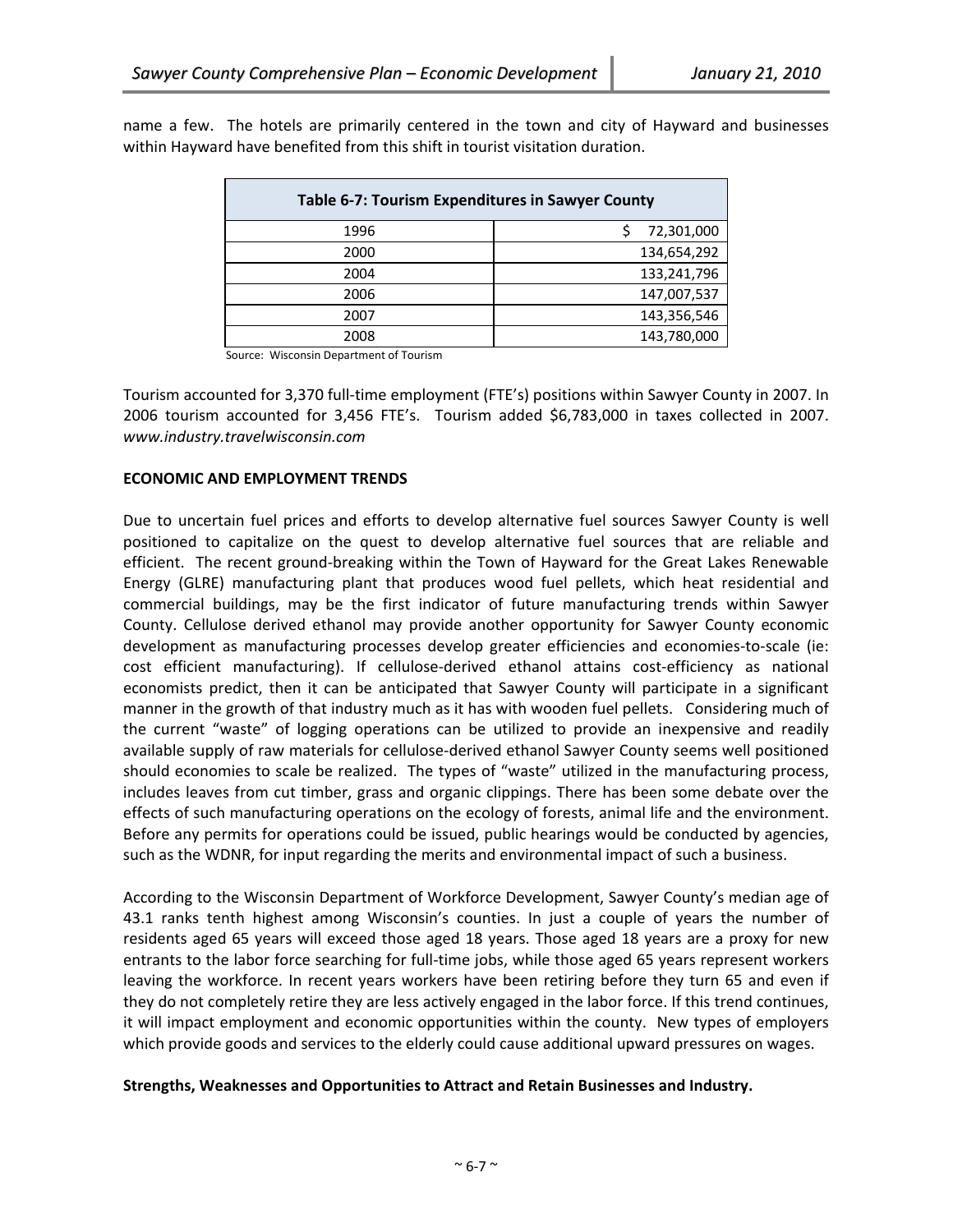Opportunities to attract new businesses and industry are limited due to Sawyer County's rural location and limited infrastructure. However, Sawyer County has identifiable strengths which have proven to be attractive to new employers engaged in health care, wood products, technology based higher paying jobs including manufacturing that will enhance the quality of life without compromising the unique character of the area.

Sawyer County offers potential employers an educated and stable employment base and a quality of life and environmental beauty that most employers and employees find desirable. In addition, the stability of the workforce and population exceeds national averages with 62.2 percent of county residents living in their current residences for five years or more (per 2000 U.S. Census for the period of 1995‐2000).

Sawyer County is faced with weaknesses that hinder economic development. Examples of such weaknesses are: lack of infrastructure, readily available cellular service and high speed internet. Other weaknesses are distance to market, lack of immediately available raw materials and a labor force population that is not specifically trained for key industries. However, there are three educational institutions within the county to train and educate potential workers Wisconsin Indianhead Technical College – Hayward, LCO Community College and the University of Wisconsin – Extension. Each of the educational institutions has the ability to design curriculum to meet the needs of specific employers.

Although without immediate access to a major interstate highway, Sawyer County is served by the Hayward Airport, which can accommodate airplanes up to the size of small passenger jets. This is a strength that has provided economic opportunities and growth for Sawyer County. The capacity of the airport could be enhanced with addition of the ALS system, which will enable flights to land and take off during inclement weather conditions.

Additionally, Sawyer County taxpayers stand committed to attracting additional employment to the County. 63.3 percent of the respondents to the Sawyer County Comprehensive Plan Survey supported County government granting financial incentives to attract and retain employers to Sawyer County. Furthermore, a total of 97 percent of the respondents to the survey thought the County should focus on retaining jobs, creating new economic development/job opportunities, or both.

Sawyer County has a large number of homeowners who utilize their Sawyer County homes as second residences. Many of these individuals who live elsewhere (primarily Minneapolis/St. Paul) spend weekends and short-term stays at their second homes in the county. If cellular service and highspeed internet were readily available throughout the county, it is anticipated that many of the second homeowners could relocate to the county because they would be able to operate home offices. This potential group of individuals would bolster job growth within the township and could significantly impact the local economy with their higher than average incomes.

Additionally, many of the roads within the county are subject to "road bans" (weight limits) during the period of the annual spring thaw. Companies, which require over-the-road transport of raw materials and finished products, are not likely to locate facilities upon affected roads. There is however potential for some limited manufacturing along major highways and county highways, such as County Highway B and State Highway 63 which passes through the county. Sawyer County is also located within 30‐miles of the Interstate 53 freeway system.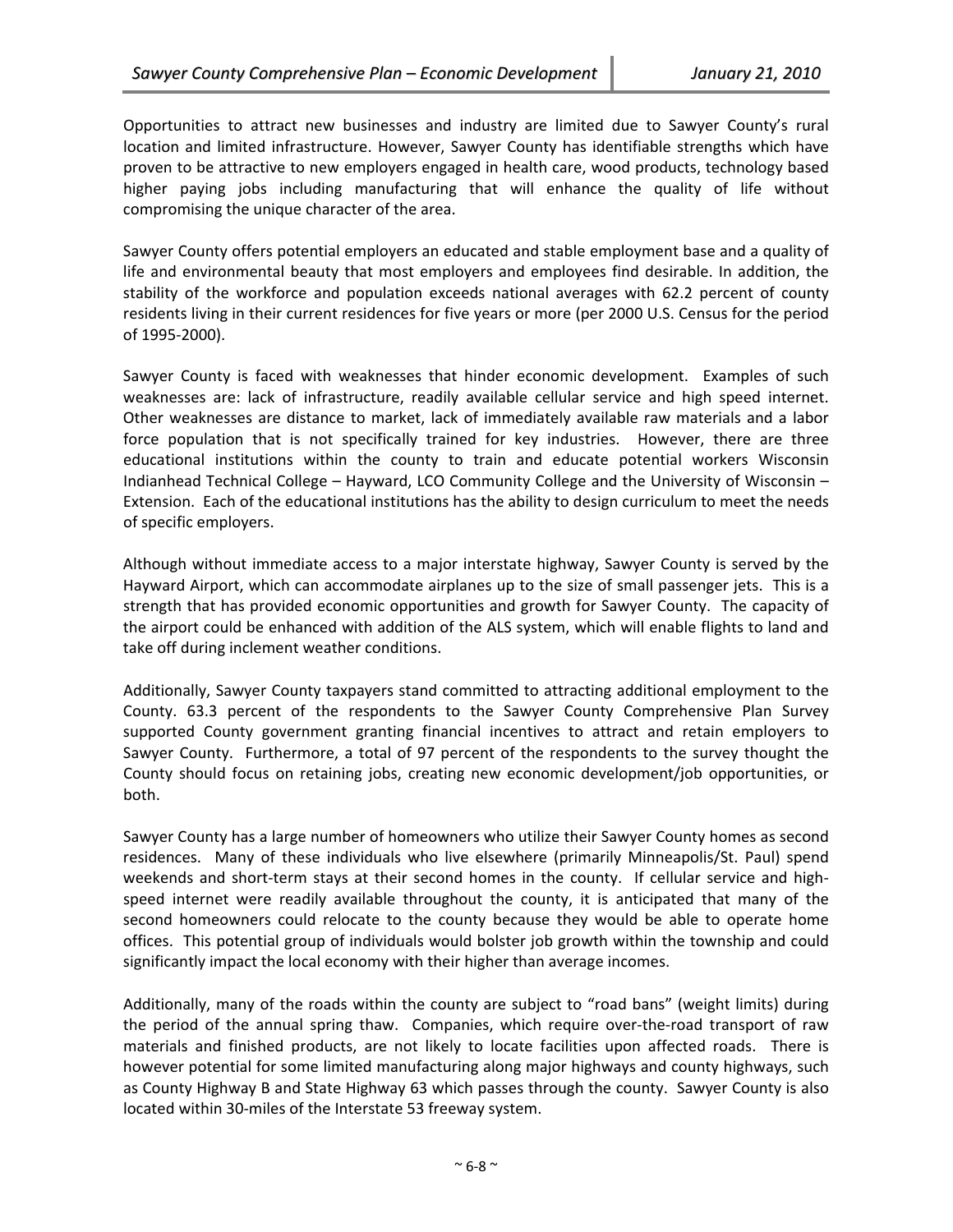## **TELECOMMUNICATIONS: OPPORTUNITY FOR ECONOMIC DEVELOPMENT IN SAWYER COUNTY**

The economic development of the County is constrained by the limited telecommunications amenities (such as cellular services and high speed internet). If cellular service and high speed internet were readily available throughout the County jobs creation and tax revenues could increase.

In many communities across the country, citizens who have access to cell service are discontinuing their traditional wired phone services, in favor of cellular service as their sole phone source in an effort to reduce expenses. With the use of the highly popular smart phone technology, such as the BlackBerry and I‐Phone, only a clear cellular signal is needed to access the internet. With advances in cellular technology, business activities can be conducted almost anywhere there is cellular service.

Private companies are usually the owners of cellular towers and are responsible for site acquisition and tower placement. In some cases, it may be feasible for a municipality to own cellular towers to secure cell service for its residents. Many Towns within the County have identified the absence of cellular service and high‐speed internet as an obstacle to economic development.

### **Issues, Opportunities, and Constraint**

The availability of quality natural resources within Sawyer County offers a wide array of outdoor recreational opportunities that support the local tourism industry. The county owned forest system is a prime example. Sawyer County government owned forest lands take property off the tax rolls, but provide recreational opportunities and revenues to the county through the sale of forest stumpage. There has been some debate over the long-term economic impact of the removal of said lands from the tax rolls. Some taxpayers take the position that the county owned lands should be sold to lower taxes and provide badly needed revenues for county operations.

Because the local economy is primarily based on tourism the majority of jobs in Sawyer County are lower paying jobs in the service and retail trade sectors which accounts for the lower than statewide average Median Household Income (MHI) level. The lower wages from these jobs challenge households to afford basic needs, including housing, goods, and services. Sawyer County does not have an excess of workers to fill the available tourism jobs within the area. In an effort to attract employees, many employers are beginning to pay more for the same work than they paid in past years and some employers are utilizing work visa programs for foreign workers who are willing to earn less than American workers. There is clearly an upward pressure on the hourly rate of pay for lower wage jobs in Sawyer County as employers compete with each other to attract workers. Sawyer County employers may soon feel a tangible impact from the upward pressure on wages. However, these jobs typically lack costly fringe benefits.

While real estate prices in Sawyer County have appreciated handsomely over the last decade, recent trends brought about by problems attributable to the sub‐prime national mortgage markets, have served to level-out real estate prices within the county. In response to the persistent demand for affordable housing in Sawyer County, several affordable housing developments have recently been completed and others are planned. Obviously, the supply of affordable housing is vital to economic development efforts within a community, because workers employed in lower-paying service and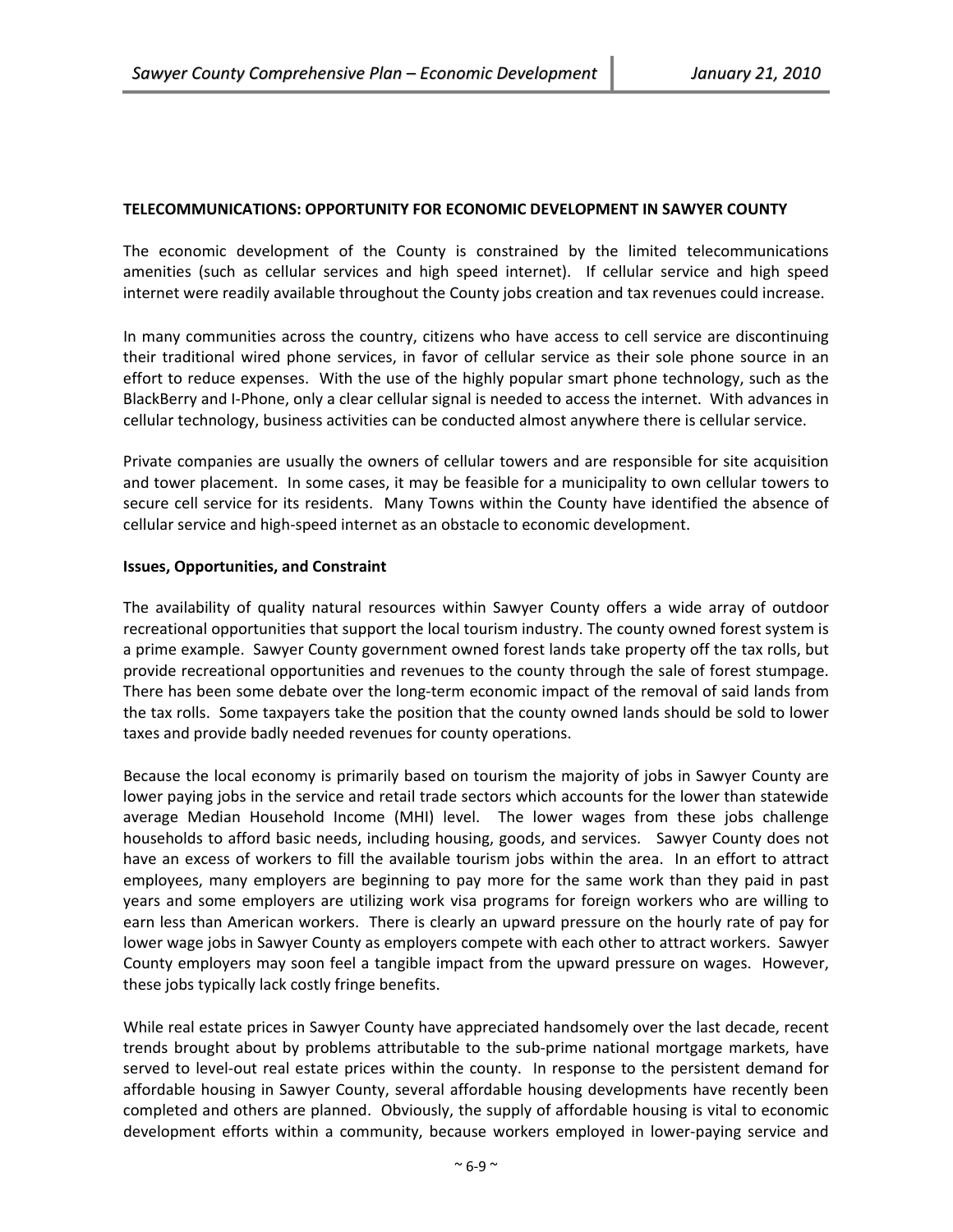retail jobs need affordable housing opportunities. However, while there are several affordable housing developments planned within Sawyer County, most have been delayed by the recent downturn in the national economy and the housing market in general. Sawyer County has seen its share of planned housing developments; however, the developments (in general) are not marketed to families in need of affordable housing opportunities.

### **Incentives**

The future of economic development growth within Sawyer County is dependent upon: the growth and expansion of existing businesses; new business start-ups within the county; and, attracting new employers to the area from outside of Sawyer County. In today's competitive market to retain and attract businesses, many municipalities and counties have adopted incentive packages.

While there is often resistance to offering incentives to businesses to retain or attract employment, the practice has, nonetheless, become a fact of life in a competitive environment where communities develop strategies with the goal of creating opportunities to retain and create jobs. Economic development incentives have not been developed or adopted anywhere in Sawyer County to-date. In anticipation of potential future economic and industrial development opportunities it should be advisable for county officials to develop economic development policies, which are reflective of the results of the 2007 Sawyer County Comprehensive Plan Survey.

### **Business and Industrial Sites**

Sawyer County has limited business and industrial sites set-aside. However, county zoning regulations and requirements can potentially influence the location and type of businesses within the county.

#### **Economic Development Programs**

Included below are a listing of several regional, state, and federal economic development related programs available to Sawyer County, surrounding communities, local economic development organizations, and/or local businesses. These programs are organized according to the agency that makes each of them available.

#### **FEDERAL, STATE AND LOCAL ECONOMIC DEVELOPMENT PROGRAMS**

#### *Federal Economic Development Programs*

#### **USDA‐Rural Development Programs**

## USDA\_Rural Development: Business and Industry Guaranteed Loan Program

This program provides loan guarantees up to 80 percent for eligible projects. Maximum guarantees of up to \$10 million are available for each business. The program was established to improve, develop, or finance business, industry and employment, and to improve the economic and environmental climate in rural communities. For more information: *http://www.rurdev.usda.gov/rbs/busp/b&i\_gar.htm*

#### USDA‐Rural Development: Community Facility Loan (CFL) Program

The CFL program provides loan guarantees of up to 90 percent for eligible projects; however, unless extraordinary circumstances exist, typically the program will guarantee up to 80 percent. The program is designed to construct, enlarge, extend or otherwise improve public and community facilities that provide essential services in rural areas and town with populations of less than 50,000. For more information**:** *http://www.rurdev.usda.gov/rhs/cf/cp.htm*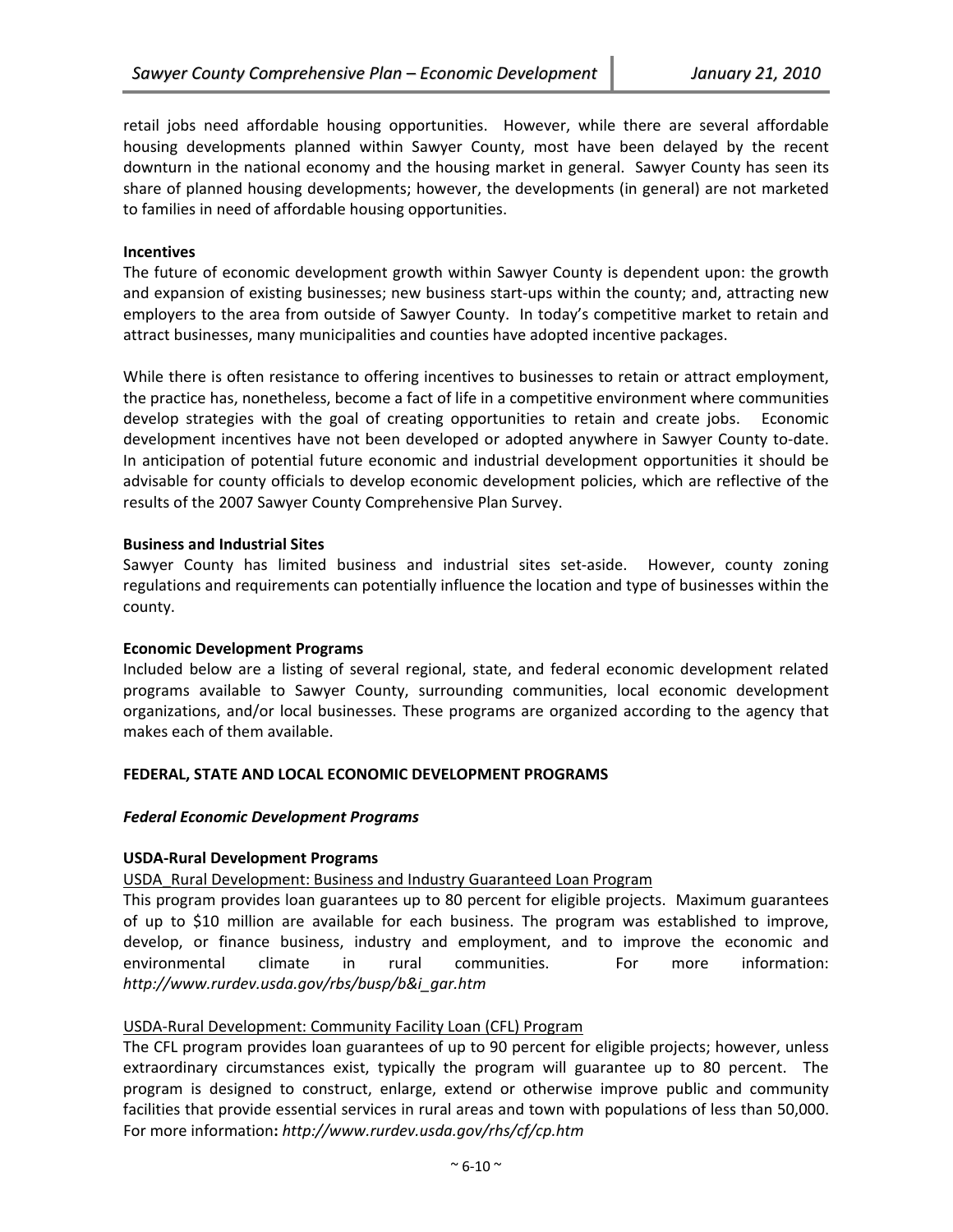## USDA‐Rural Development: Rural Economic Development Loan Program (REDL)

The Rural Economic Development Loan (REDL) Program has the purpose of fostering economic development and employment in rural areas. The REDL program typically involves loan funding which passes through a rural utility, such as an electric cooperative to the ultimate borrower. The funds can be use for construction of business incubators, start-up costs for economic development initiatives, job creation projects, and other reasonable expenses for projects, which will lead to jobs creation. For more information: *http://www.rurdev.usda.gov/rbs/busp/redlg.htm*

## **U.S. Economic Development Administration (EDA)**

## EDA: Public Works and Development Facility Grant Program

Under this program, grants are provided to help distressed communities or organizations which serve those communities with the goal of attracting new industry, encouraging business expansion, diversifying local economies and generating or retaining long‐term, private sector jobs. For more information: *http://www.eda.gov/AboutEDA/Programs.xml*

## **U.S. Small Business Administration (SBA)**

## SBA Loan Guarantee Programs

The recent groundbreaking for the Great Lakes Renewable Energy manufacturing plant likely would not have occurred without the SBA loan guarantee that GLRE had received. The purpose of this program is to provide loan guarantees to lenders, which are unable to provide conventional financing to small businesses. For more information:

*http://www.sba.gov/services/financialassistance/sbaloantopics/index.html*

## *State of Wisconsin Economic Development Programs*

## **Wisconsin Department of Commerce (DOC)**

## WI DOC: Community-Base Economic Development Program (CBED)

CBED provides funding assistance to local government and community‐based organizations that undertake planning or development projects or that provides technical assistance services that are in support of business and community development. For more information: *http://www.commerce.state.wi.us/cd/CD‐index‐about.html*

## **Wisconsin Department of Transportation (WisDOT)**

Transportation Facilities for Economic Assistance and Development (TEA) Program

The TEA program provides funds to governing bodies, private businesses, and consortiums for transportation facility improvement projects that are necessary to help attract employers to Wisconsin, or to encourage businesses to remain and expand in the state. For more information: *http://www.dot.wisconsin.gov/localgov/aid/tea.htm*

## **Wisconsin Housing and Economic Development Authority (WHEDA)**

## Small Business Guarantee

The program provides loan guarantees of up to 80 percent on new loans for upgrading or expanding an existing business. Although changes for the guarantee limits are reportedly in process, current maximum guarantees amount to \$200,000 on loans up to \$750,000 and \$80,000 on loans up to \$250,000 for working capital. The WHEDA Small Business Guarantee program is designed to assist in the acquisition or expansion of existing small businesses. For more information: